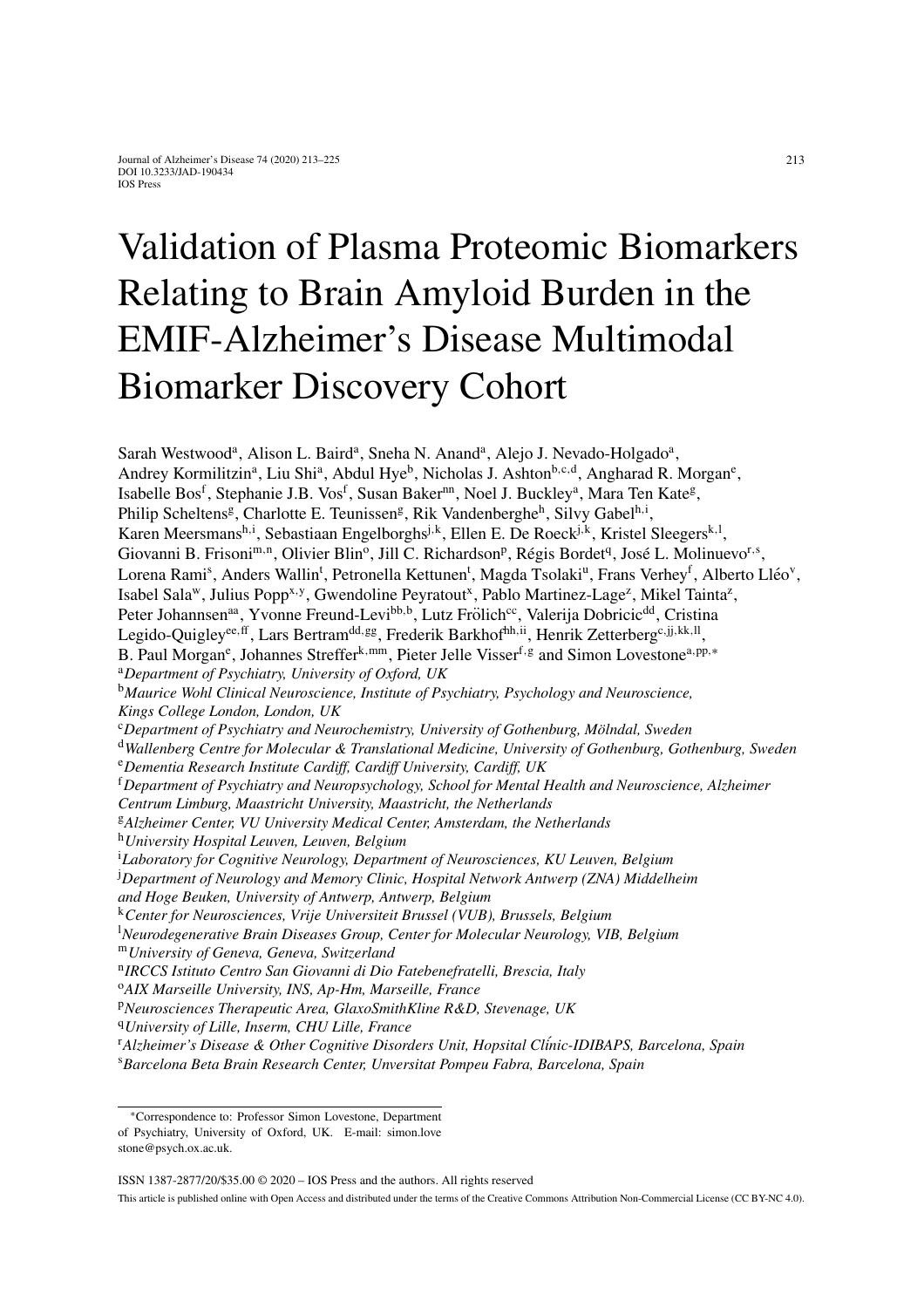t *Institute of Neuroscience and Physiology, Sahlgrenska Academy at University of Gothenburg, Gothenburg, Sweden*

<sup>u</sup>*1st Department of Neurology, AHEPA University Hospital, Makedonia, Thessaloniki, Greece*

<sup>v</sup>*Hospital de la Santa Creu i Sant Pau, Barcelona, Spain*

<sup>w</sup>*Department of Neurology, Hospital de la Santa Creu i Sant Pau, Barcelona, Spain*

<sup>x</sup>*University Hospital of Lausanne, Lausanne, Switzerland*

<sup>y</sup>*Geriatric Psychiatry, Department of Mental Health and Psychiatry, Geneva University Hospitals, Geneva, Switzerland*

<sup>z</sup>*CITA-Alzheimer Foundation, San Sebastian, Spain*

aa*Danish Dementia Research Centre, Rigshospitalet, Copenhagen University Hospital, Copenhagen, Denmark* bb*Department of Neurobiology, Caring Sciences and Society (NVS), Division of Clinical Geriatrics, Karolinska Institutet, and Department of Geriatric Medicine, Karolinska University Hospital Huddinge, Stockholm, Sweden* <sup>cc</sup>Department of Geriatric Psychiatry, Zentralinstitut für Seelische Gesundheit, University of Heidelberg, *Mannheim, Germany*

<sup>dd</sup> Lübeck Interdisciplinary Platform for Genome Analytics, Institutes of Neurogenetics and Cardiogenetics, *University of Lübeck, Lübeck, Germany* 

ee*Kings College London, London, UK*

ff*The Systems Medicine Group, Steno Diabetes Center, Gentofte, Denmark*

gg*Department of Psychology, University of Oslo, Oslo, Norway*

hh*Department of Radiology and Nuclear Medicine, VU University Medical Center, Amsterdam, The Netherland* ii*UCL Institutes of Neurology and Healthcare Engineering, London, UK*

<sup>jj</sup>Clinical Neurochemistry Laboratory, Sahlgrenska University Hospital, Mölndal, Sweden

kk*UK Dementia Research Institute at UCL, London, UK*

ll*Department of Neurodegenerative Disease, UCL Institute of Neurology, London, UK*

mm*UCB, Braine-l'Alleud, Belgium, formerly Janssen R&D, LLC. Beerse, Belgium at the Time of Study Conduct* nn*Janssen R&D, Titusville, NJ, USA*

pp*Janssen R&D, UK formerly affiliation (1) at the Time of the Study Conduct*

Handling Associate Editor: Robert Rissman

Accepted 27 December 2019

**Abstract.** We have previously investigated, discovered, and replicated plasma protein biomarkers for use to triage potential trials participants for PET or cerebrospinal fluid measures of Alzheimer's disease (AD) pathology. This study sought to undertake validation of these candidate plasma biomarkers in a large, multi-center sample collection. Targeted plasma analyses of 34 proteins with prior evidence for prediction of *in vivo* pathology were conducted in up to 1,000 samples from cognitively healthy elderly individuals, people with mild cognitive impairment, and in patients with AD-type dementia, selected from the EMIF-AD catalogue. Proteins were measured using Luminex xMAP, ELISA, and Meso Scale Discovery assays. Seven proteins replicated in their ability to predict *in vivo* amyloid pathology. These proteins form a biomarker panel that, along with age, could significantly discriminate between individuals with high and low amyloid pathology with an area under the curve of 0.74. The performance of this biomarker panel remained consistent when tested in apolipoprotein E !4 non-carrier individuals only. This blood-based panel is biologically relevant, measurable using practical immunocapture arrays, and could significantly reduce the cost incurred to clinical trials through screen failure.

Keywords: Alzheimer's disease, amyloid- $\beta$ , biomarkers, plasma, proteomics

# **INTRODUCTION**

Clinical trials for Alzheimer's disease (AD) modification have recently started to target the earlier prodromal and pre-symptomatic stages in the belief that disease modification efforts are most likely to be effective earlier in the disease process [1, 2]. However, conducting trials in prodromal/preclinical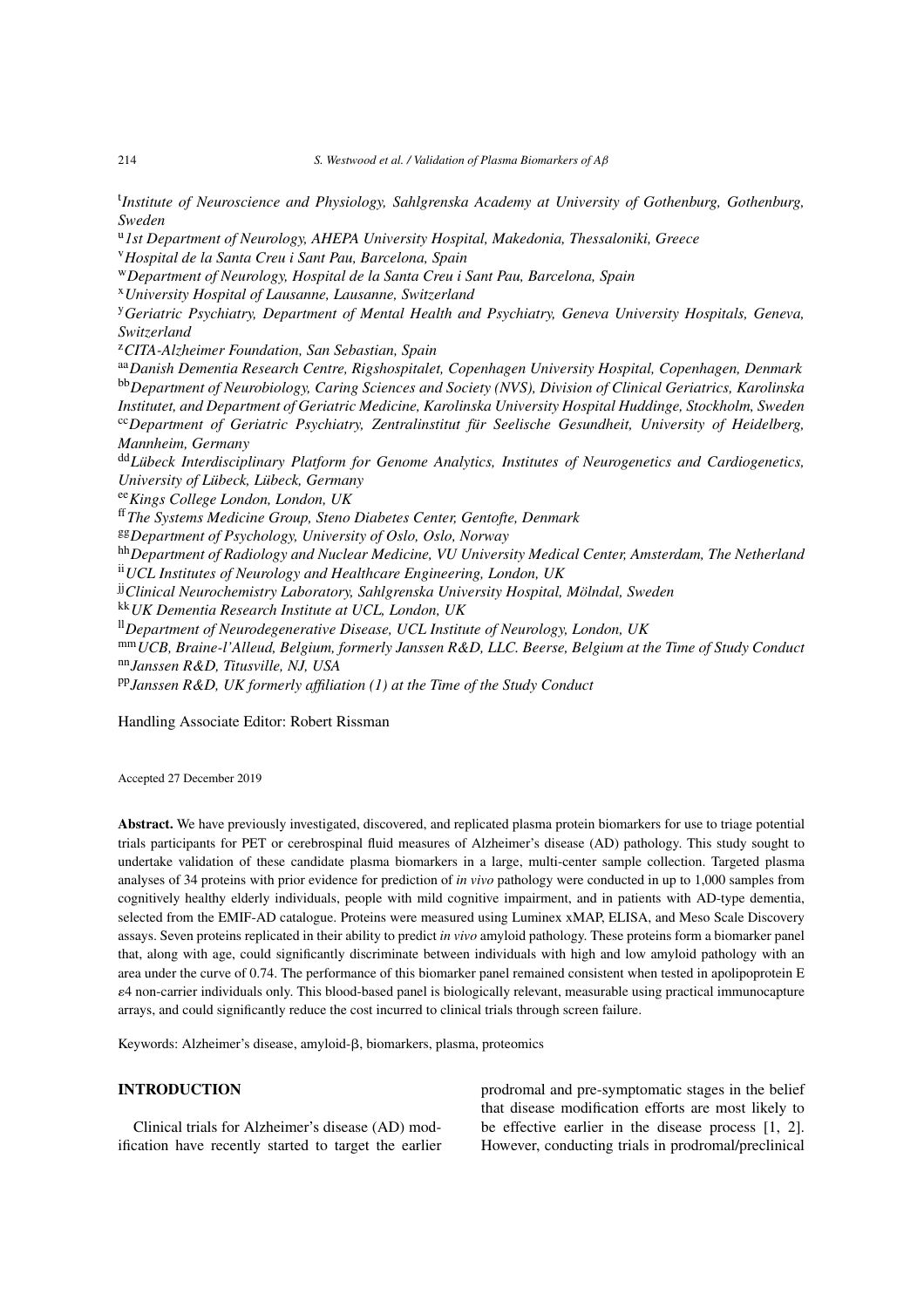individuals necessitates the use of biomarkers to detect evidence of *in vivo* AD pathology. Currently, pathology detection is possible using biochemical measures in cerebrospinal fluid (CSF) obtained from lumbar puncture and by positron emission tomography (PET) coupled to ligands for amyloid imaging. Both methods are employed routinely in clinical studies but their limitations impact significantly upon the efficiency of clinical trials. Both CSF sampling and PET can be costly and invasive and are therefore not suitable for large-scale screening or where repeated measures are desirable. The relatively low prevalence of amyloid pathology in people with mild cognitive impairment (MCI), and even more so in cognitively healthy individuals, inevitably results in high screen failure rates when trying to detect prodromal or preclinical AD [3]. The cost of this screen failure by either CSF or PET can be prohibitive as well as contributing to the delay in start-up of clinical trials. More worryingly, given that such screening is likely to be mandatory as part of clinical implementation of a successful therapeutic, this screen failure rate is likely to constitute an obstacle to clinical translation through a combination of cost factors and the capacity of health systems to enable lumbar puncture or PET imaging at the scale likely to match demands of their populations. One option to overcome this issue is to employ prediction methods such as apolipoprotein E (*APOE*) genotyping prior to trial entry, as *APOE*  $\varepsilon$ 4 carriers are more likely to harbor AD pathology. However, not all individuals with preclinical or prodromal AD have an *APOE*  $\varepsilon$ 4 allele and furthermore *APOE* genotyping only reveals risk and does not indicate current pathological state. Therefore, in order to increase the efficiency of recruitment to clinical trials, a cost effective, minimally invasive method that can be implemented on a large scale to predict current AD pathology would be enormously valuable. A blood-based assay that predicted likely pathological load would become part of a diagnostic screening funnel triaging potential trials participants or users of therapy to direct markers of pathology such as CSF measures or PET imaging.

Over a decade ago, we conducted a large agnostic, or untargeted, proteome-wide, discovery study of blood biomarkers in dementia [4]. This study was successful in detecting a signal in the blood that reflected the presence of AD-type dementia and since then many other studies, by others and by ourselves, have aimed to replicate and improve upon this original signal and have identified blood-based protein biomarkers able to distinguish AD-type dementia

'cases' from cognitively healthy elderly 'controls' [5]. However, the relatively low rate of replication of individual biomarkers across studies may be in part due to issues of a study design that compares people with clinical AD, some of whom will not have pathology, to cognitively healthy elderly controls, many of whom will harbor silent pathology. Other factors limiting replication include technical issues such as assay variance and quality, differences in sampling and storage protocols and the frequently small size of many studies [6, 7]. Nonetheless, such studies demonstrate that there is a signature of disease detectable in blood and the task is now to find a signature that is reproducible.

To address this, we have gradually refined our study design, focusing on an 'endophenotype' approach predicating on outcomes not of clinical diagnosis, but of a phenotype indicative of disease such as brain atrophy measured by structural MRI or amyloid- $\beta$  (A $\beta$ ) plaque burden measured by PET and CSF. Using this approach, we have identified putative plasma markers relating to *in vivo* AD pathology and disease progression using a range of proteomic approaches including mass spectrometry, SOMAscan, and immunocapture [8–15]. In addition, we also performed a series of iterative studies targeting complement and related inflammatory proteins; neuroinflammation itself being an endophenotype associated with disease and amyloid pathology [16]. Many of the proteins identified in these discovery-phase 'endophenotype' studies replicate across proteomic platforms and different cohort types. However, unsurprisingly given the wide range of techniques and study designs, not every protein identified replicates in every study. The aim of the present study was to determine the most replicable set of plasma protein markers predicting *in vivo* brain amyloid pathology, by testing 31 of our previously discovered candidate biomarkers in a large, multi-center cohort of individuals with high and low amyloid burden.

# **METHODS**

## *Subjects: EMIF-AD Multimodal Biomarker Discovery study (EMIF-AD MBD) cohort*

The EMIF-AD MBD is part of the European Medical Information Framework for Alzheimer's Disease (EMIF-AD; http://www.emif.eu/), a European wide collaboration to facilitate the re-use of existing healthcare data and the sharing of cohort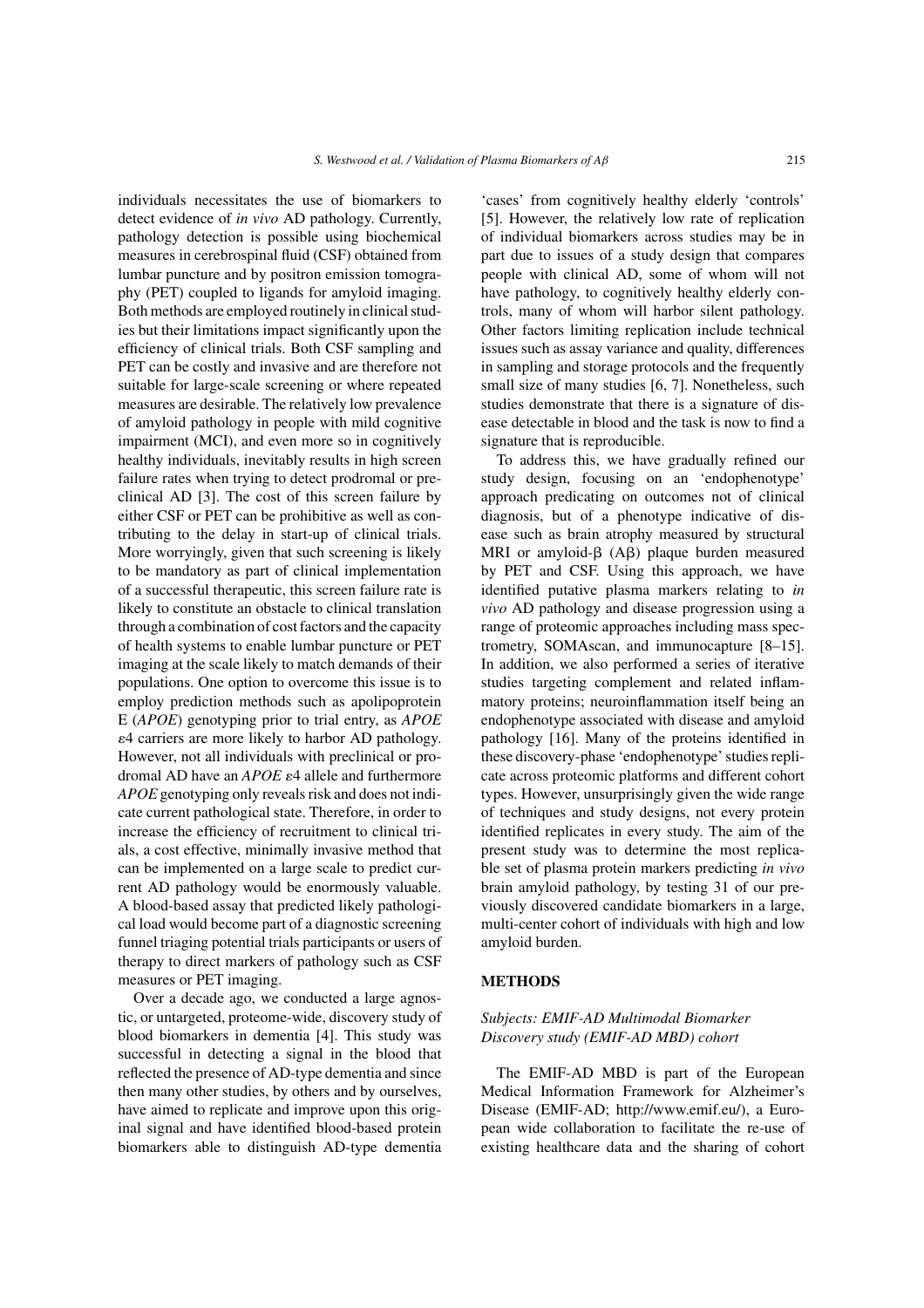samples for the benefit of AD research. The EMIF-AD MBD study design, including subject selection criteria, clinical diagnoses, brain amyloid classification, and plasma sample collection have all been described previously [17]. In essence though, we sought to assemble a collection of samples from participants in cohort studies from across the full clinical disease spectrum from preclinical through prodromal to advanced disease, in each category seeking to balance those with amyloid pathology to those without. To do this we selected, using existing data, samples for inclusion from apparently normal, cognitively healthy elderly controls, from participants with diagnosed MCI and from people with established AD-type dementia. Samples were selected within each category with proven high and low amyloid load as previously described [17]. Overall, 1,221 participants were recruited to the EMIF-AD MBD study from 11 European cohorts. Each parent cohort was approved by the local medical ethics committee.

The present study selected two sub-cohorts of participants from the EMIF-AD MBD study, all with plasma samples available for analysis. Firstly, 1,000 individuals comprising 408 cognitively healthy individuals, 400 individuals with MCI, and 192 AD-type dementia patients were included for proteomic analysis in the University of Oxford laboratories. Secondly, 866 individuals (93 AD, 413 MCI, 360 control) were included for proteomic analysis in the laboratories at Cardiff University. 679 (78%) of the Cardiff sample set were also included in the Oxford sample set. Participants were included in these 'Oxford' and 'Cardiff' sample sets from across three multi-center studies: DESCRIPA [18], EDAR [19], and Pharma-Cog [20], and eight single center studies: Amsterdam [21], Antwerp [22], San Sebastian GAP [23], Gothenburg [24], Barcelona IDIBAPS [25], Lausanne [26], Leuven [27], and Barcelona St Pau [28]. Sample number differences between the 'Oxford' and 'Cardiff' sample sets were necessary due to plasma sample availability. Differences in the distribution of participants across multiple diagnostic categories between the 'Oxford' and 'Cardiff' sample sets are displayed in Supplementary Figure 1. The methods for addressing the challenge these differences presented are described in full in Bos et al. [17].

#### *Plasma analyses*

Targeted plasma protein analyses were conducted at both Oxford and Cardiff laboratories using Luminex xMAP (Cat#: HNDG1MAG-36K-06, HNDG2MAG-36K-05, HNDG3MAG-36K-07, HN D2MAG-39K-02, HKI6MAG-99K-03, HNDG1 MAG-36K-01), ELISA (Cat#: CSB-EL008551HU and CSB-E13319H), and MSD assays (in-house optimized using U-plex platform). All assays were performed according to the manufacturer's instructions. Overall, concentrations of 25 proteins were determined at Oxford while 6 proteins were analyzed at Cardiff.

## *Brain amyloid measurements and group classifications*

Measurement and classification of *in vivo* amyloid burden in the EMIF-AD MBD cohort has been described previously [17]. Briefly, where CSF was available,  $A\beta_{1-40}$  and  $A\beta_{1-42}$  were measured using the V-PLEX Plus  $\overrightarrow{AB}$  Peptide Panel 1 (6E10) Kit from Meso Scale Discovery in a central laboratory (Gothenburg University, Sweden) and the  $\text{A}\beta_{42/40}$ ratio was established. The  $\overrightarrow{AB}$  group was defined by the  $\text{A}\beta_{42/40}$  ratio, using a cut-off of <0.063 to determine abnormality. Where CSF samples were unavailable, then the locally measured CSF  $AB_{42}$ value and cut-off point provided by the parent cohort or the standardized uptake value ratio (SUVR) and cut-off point from an amyloid PET scan was used.

The above measurements were combined into a continuous variable using z-scoring. The  $\overline{AB}$  Z-score was calculated using the mean and standard deviation of the control subjects as a reference. In cases where an individual had multiple measures of amyloid (e.g., CSF and PET), all data available were used to generate the mean and standard deviation for each measure. However, the measure included in the final  $\overrightarrow{AB}$  Z-score was selected from each individual in the following order of priority: CSF  $\text{A}\beta_{42/40}$ ratio, local CSF  $\mathbf{A}\beta_{42}$ , or the amyloid PET SUVR. PET amyloid Z-scores were multiplied by –1 in order to be combined with CSF derived amyloid Z-scores.

#### *CSF tau measurements*

To assess *in vivo* tau pathology, continuous phosphorylated tau (p-tau) and total tau (t-tau) values were obtained from the parent cohorts [17]. As sites were not standardized to each other, the p-tau and t-tau values were Z-scored with controls within each data set as a reference.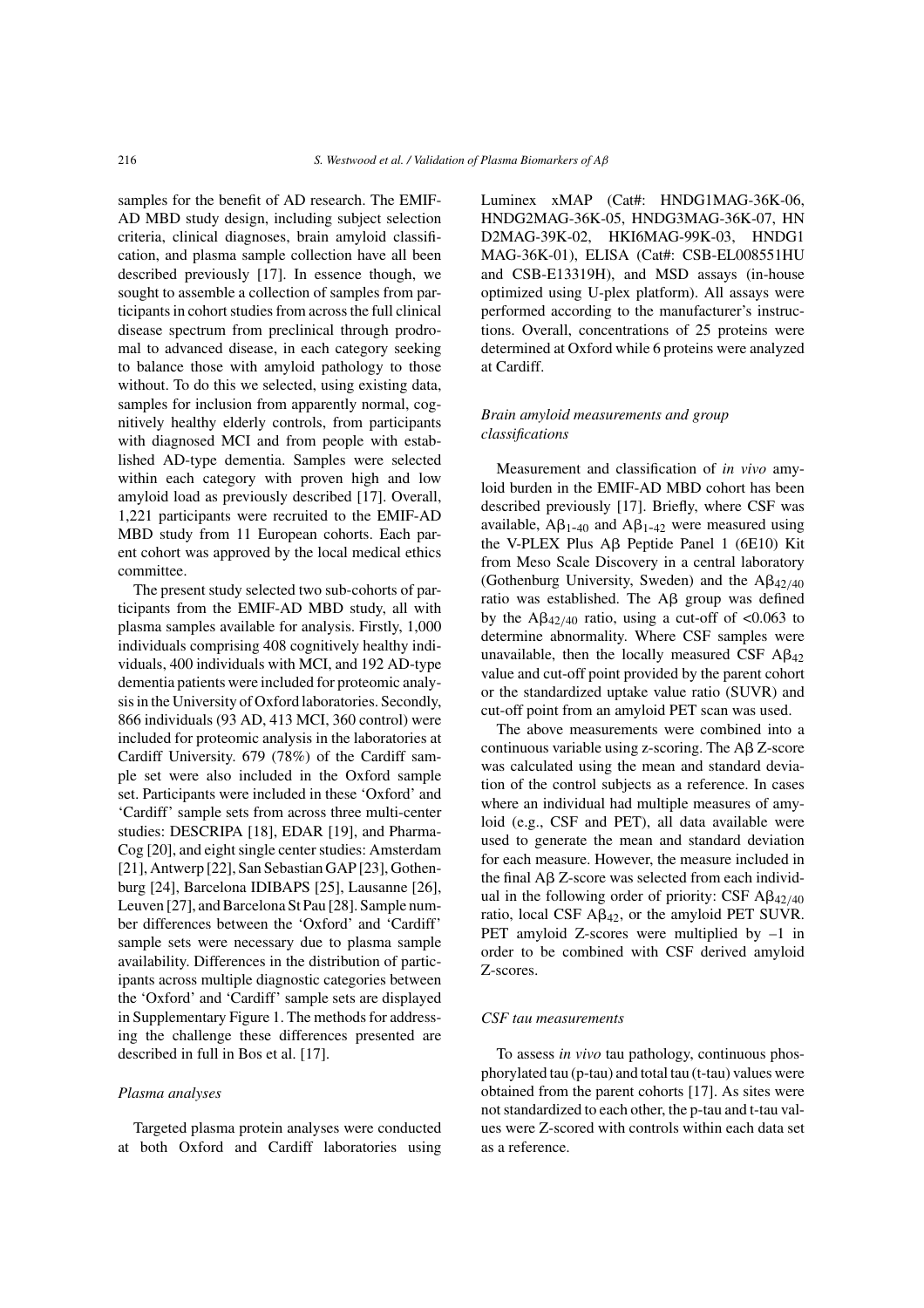#### *MRI data*

Full details on the MRI data acquisition, visual rating check, and region of interest measurements have been previously reported [17]. Briefly, TI-weighted images, acquired according to local protocols, were collected from each site, each image was visually assessed and Freesurfer used to obtain volumetric measurements.

#### *Clinical and cognitive data*

Baseline clinical information and neuropsychological test scores were collected from each local site, harmonized, pooled and stored in an online data platform using tranSMART [29]. Full details of the clinical information provided by each site and the harmonization process has been previously described [17].

In all cohorts, a diagnosis of AD-type dementia was made according to the National Institute of Neurological and Communicative Disorders and Stroke-Alzheimer's Disease and Related Disorders Association (NINCDS-ADRDA) criteria [30]. The Petersen criteria [31] was used to diagnose MCI in nine cohorts, while two cohorts used the Winblad et al. criteria [32] for this diagnosis. Normal performance on neuropsychological assessment (1.5 SD of the average for age, gender, and education) was used by all cohorts to define cognitively healthy individuals. Further details describing the diagnostic criteria used by each cohort can be found in Bos et al. [17].

For those individuals with MCI at baseline, we identified their clinical diagnosis at the last available follow-up visit provided by each local site (average = 2.21 years). Those that changed in their diagnosis to AD-type dementia, or had a decrease of at least 3 Mini-Mental State Examination (MMSE) points, were classed as MCI-convertors. MMSE was provided for all individuals.

## *Apolipoprotein E (APOE) genotyping*

APOE genotypes for single nucleotide polymorphisms (SNPs) rs429358 and rs7412 were either determined from genome-wide SNP genotyping data (generated via the Infinium Global Screening Array (GSA) with Shared Custom Content, Illumina Inc.) or by TaqMan assays (ThermoFisher Scientific, Foster City, CA) on a QuantStudio-12K-Flex system in 384-well format. After QC, there were sufficient data to classify 926 individuals as APOE  $\varepsilon$ 4 carriers or non-carriers according to their genotype status at rs429358 (C-allele =  $\varepsilon$ 4). Missing values for APOE  $\varepsilon$ 4 status were imputed using regression analyses within study, based on significant predictors (age, gender, MMSE, cognitive scores) [17].

#### *Statistical analyses*

All statistical analyses were completed using R (version 3.3.2) and all statistical tests were two-tailed. Individual participant data was excluded where there was a long interval (>1 year), or missing data on the time interval, between plasma collection and measurement of the outcome variable (amyloid status,  $n = 69$  and 30 excluded from Oxford and Cardiff sample sets, respectively; MMSE, *n* = 73 and 39 excluded from Oxford and Cardiff, respectively; brain volume,  $n = 121$  and 97 excluded from Oxford and Cardiff, respectively). Baseline cohort characteristics between high and low amyloid groups were compared using Mann-Whitney U test. All regression analyses included age as a covariate. *p*-values and false discovery rate corrected *q*-values are reported.

#### *Univariate statistics*

Univariate statistics were performed using identical statistical methods for both the 'Oxford' and 'Cardiff' sample sets and the results for all 31 proteins are presented in this manuscript together. The relationship of each individual protein with group-wise outcome variables was tested using logistic regression. The relationship of proteins with continuous outcome variables was examined using linear regression.

ROC analysis was performed on each protein individually, and the outcome was the dichotomous amyloid status. Sensitivity, specificity and area under the curve (AUC) metrics were computed. The 95% confidence intervals were estimated using the bootstrap resampling method with  $n = 1000$  repetitions [33]. The optimal operation point from the ROC curve was identified by maximizing the Youden's J statistic [34].

#### *Multivariate amyloid classifier*

Logistic regression was used to assess the performance of a multi-protein model for the discrimination between individuals in the abnormal and normal brain amyloid groups. The AUC, sensitivity, specificity, and likelihood ratio (LR) of the model are reported. The optimal operation point from the ROC curve was identified by maximizing the Youden's J statistic [34].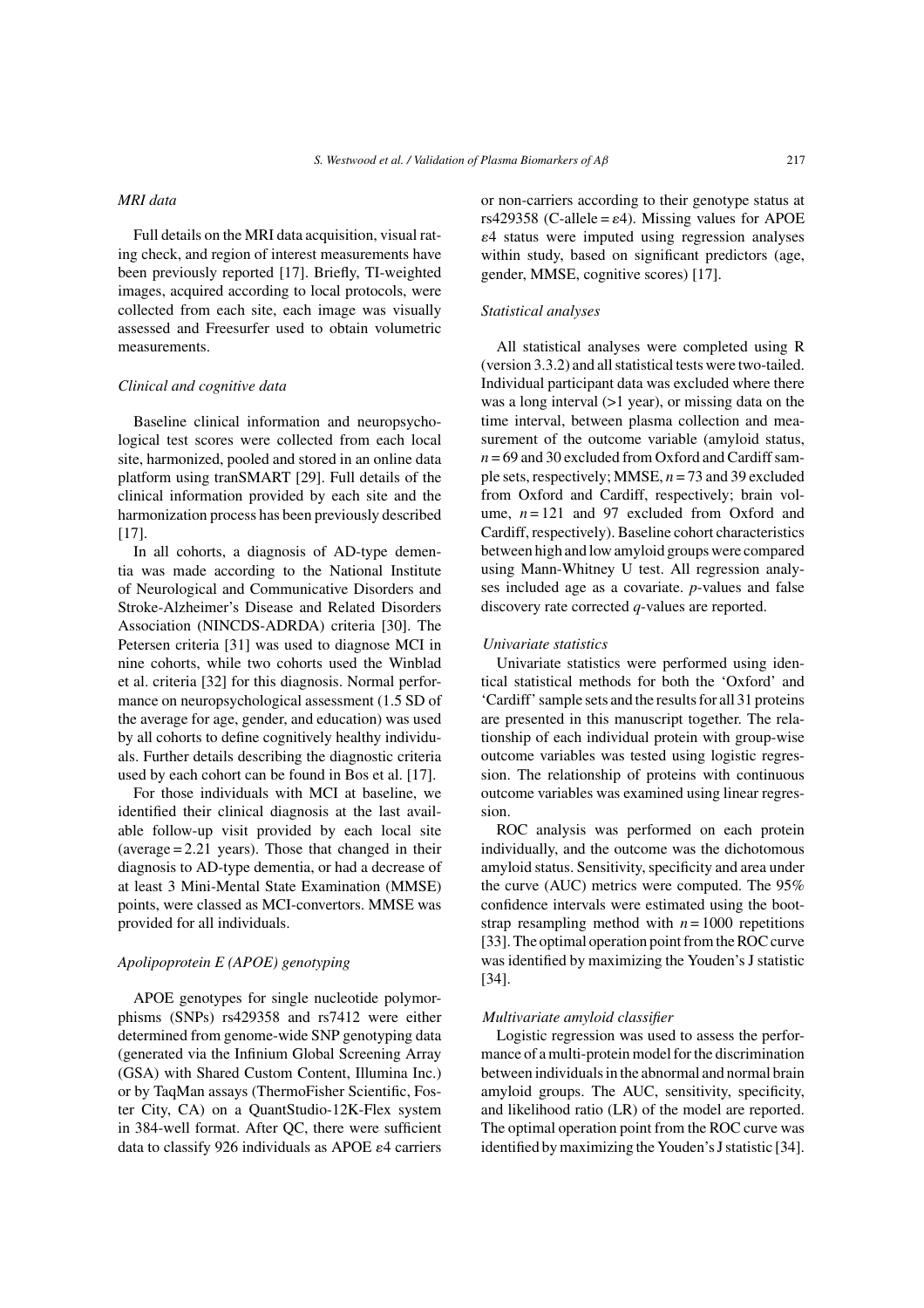| Variable                                    |                             | Subjects included in<br>Oxford sample set |            |                          | Subjects included in<br>Cardiff sample set |            |
|---------------------------------------------|-----------------------------|-------------------------------------------|------------|--------------------------|--------------------------------------------|------------|
|                                             | Normal<br>amyloid<br>status | Abnormal<br>amyloid<br>status             | p          | Low<br>amyloid<br>status | High<br>amyloid<br>status                  | p          |
| N                                           | 457                         | 543                                       |            | 460                      | 406                                        |            |
| $A\beta$ Z-score                            | $0.49 \pm 0.62$             | $-1.35 \pm 0.48$                          | $< 0.001*$ | $0.45 \pm 0.62$          | $-1.36 \pm 0.51$                           | $< 0.001*$ |
| Age $(y)$                                   | $66.52 \pm 8.71$            | $69.81 \pm 8.12$                          | $< 0.001*$ | $66.61 \pm 8.25$         | $70.47 \pm 8.22$                           | $< 0.001*$ |
| Female gender $N(\%)$                       | 223 (49)                    | 301(55)                                   | $< 0.05^*$ | 253(55)                  | 226(56)                                    | 0.844      |
| CTL N $(\% )$                               | 289 (63)                    | 119(22)                                   |            | 272 (59)                 | 88 (22)                                    |            |
| MCI N $(\%)$                                | 147 (32)                    | 253(47)                                   |            | 179 (39)                 | 234 (58)                                   |            |
| AD N $(\%)$                                 | 21(5)                       | 171 (31)                                  |            | 9(2)                     | 84 (21)                                    |            |
| <i>APOE</i> genotype $\varepsilon$ 4+ N (%) | 147 (32)                    | 349(64)                                   | $< 0.001*$ | 134 (29)                 | 246(61)                                    | $< 0.001*$ |
| <b>MMSE</b>                                 | $27.93 \pm 2.49$            | $25.11 \pm 4.29$                          | $< 0.001*$ | $28.09 \pm 2.23$         | $25.41 \pm 4.26$                           | $< 0.001*$ |

#### Table 1 Demographics of subjects from the EMIF-AD MBD study

MCI, mild cognitive impairment; AD, Alzheimer's disease, *APOE*, apolipoprotein E; CTL, cognitively healthy control; MMSE, Mini-Mental State Examination. Mean ± standard deviation. <sup>∗</sup>Statistically significant by Mann-Whitney U, *p* < 0.05.

# **RESULTS**

# *Clinical characteristics and inter-group differences*

The clinical characteristics of the Oxford and Cardiff sample sets, stratified by amyloid status, are presented in Table 1. Across both sample sets, individuals with abnormal amyloid status were older ( $p < 0.001$ ), more frequently APOE  $\varepsilon$ 4 carriers (*p* < 0.001), and had lower MMSE scores (*p* < 0.001) compared to those with normal amyloid status. Within the Oxford set only, individuals with abnormal amyloid status were more frequently female  $(p<0.05)$  compared to those with normal amyloid status.

# *Univariate statistics for amyloid status (high/low group)*

Cross-sectional comparisons of protein concentrations between normal and abnormal amyloid status groups revealed seven proteins that remained statistically significant after multiple testing corrections  $(q<0.05$ ; ficolin-2 (FCN2),  $\beta$ 2-microglobulin (B2M), alpha-1 antitrypsin (A1AT), apolipoprotein E (apoE), complement component 4 (C4), Cathepsin D (CTSD), complement factor I (CFI), Table 2). Five of these proteins have previously been discovered as biomarkers of *in vivo* brain amyloid pathology in one or more of our previous biomarker studies (FCN2, B2M, A1AT, apoE, and C4), and all five replicate the direction of change previously identified. Expression of cathepsin D has previously been found to be decreased in AD fibroblasts, and here we show that this protein is also decreased in plasma with increased *in vivo* AD pathology [35]. CFI was previously found as a biomarker for conversion from MCI to dementia, with decreased plasma protein concentration in MCI converters [36]. Therefore, the direction of change identified in this study, decreased CFI with increased pathology, agrees with this previous finding.

Logistic regression analysis was also performed separately for each diagnostic group and APOE  $\varepsilon$ 4 carrier groups ( $\varepsilon$ 4 non-carrier/ $\varepsilon$ 4 carrier). These results are reported in Supplementary Tables 1–5.

ROC analysis was performed on each of the seven proteins found to replicate direction of change to determine their individual predictive ability for the discrimination of normal/abnormal amyloid status groups, and compared to the discriminant ability of age. Table 3 displays the results of the ROC analysis and Supplementary Figure 2 displays both the AUC and corresponding 95% confidence interval of each protein and age. The AUC for every protein is higher than chance, even when including the lower end of the confidence interval.

For these seven proteins, ROC analysis of amyloid status classification was also performed separately for each diagnostic group and APOE  $\varepsilon$ 4 carrier groups  $(\varepsilon 4$  non-carrier/ $\varepsilon 4$  carrier). These results are reported in Supplementary Tables 6 and 7.

## *Multi-protein classifier of amyloid normal/abnormal status*

It is possible, if the individual protein associations with *in vivo* AD pathology are independent of each other, that a compound marker set of some or all of these proteins would have greater predictive value than any one protein alone. In order to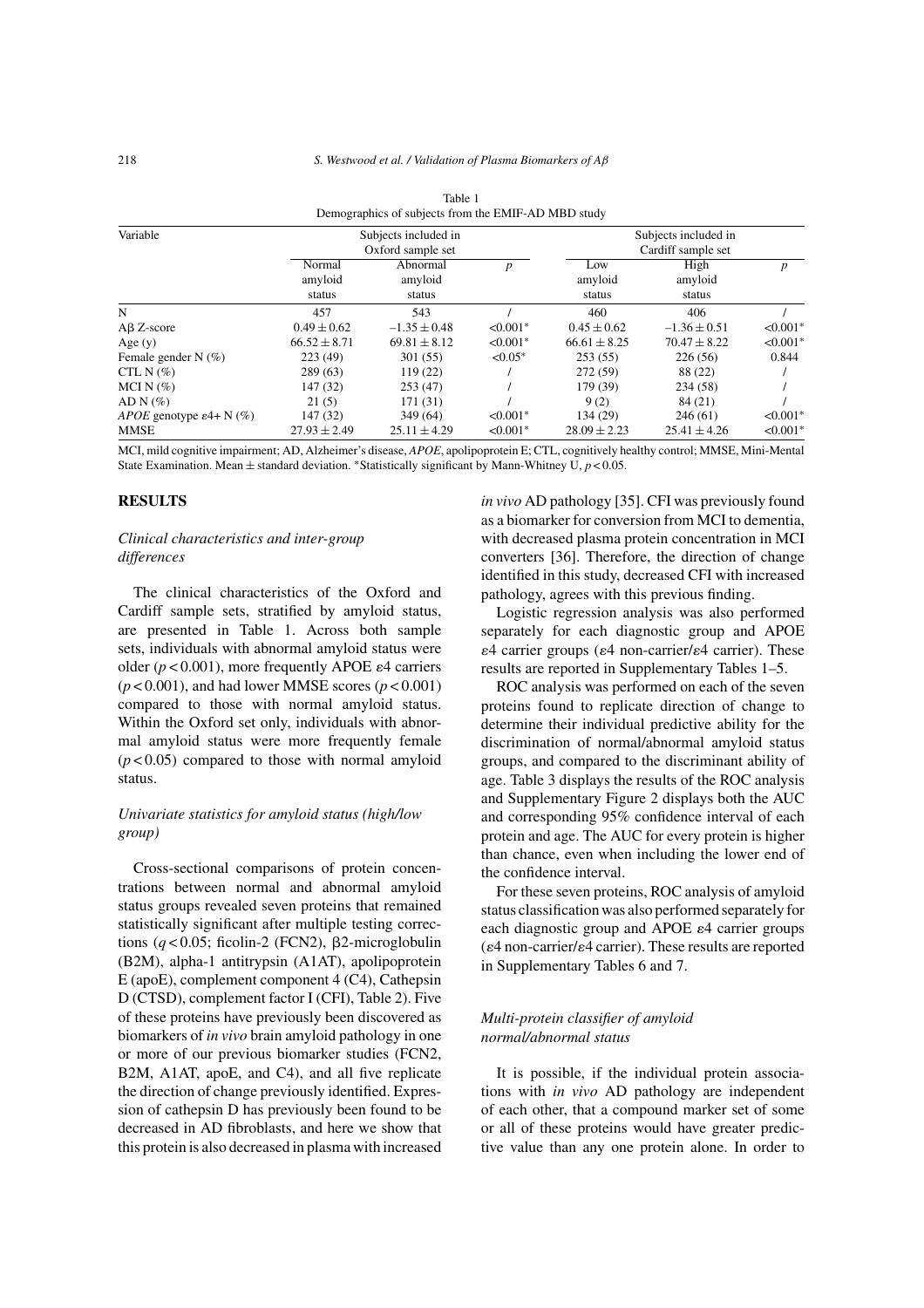| Sample  | protein          |          | Logistic Regression |          |     |
|---------|------------------|----------|---------------------|----------|-----|
| set     |                  | beta     | $\boldsymbol{p}$    | q        | Ν   |
|         | FCN <sub>2</sub> | 0.466    | $0.000*$            | $0.000*$ | 824 |
|         | FGG              | $-0.071$ | 0.300               | 0.521    | 891 |
|         | Cystatin C       | $-0.135$ | $0.049*$            | 0.124    | 898 |
|         | Clusterin        | $-0.138$ | $0.045*$            | 0.124    | 906 |
|         | B <sub>2</sub> M | $-0.266$ | $0.000*$            | $0.004*$ | 832 |
|         | <b>AGP</b>       | 0.009    | 0.901               | 0.963    | 875 |
|         | CP               | 0.028    | 0.679               | 0.780    | 883 |
|         | A2M              | $-0.017$ | 0.813               | 0.900    | 896 |
|         | ApoA1            | $-0.073$ | 0.290               | 0.521    | 886 |
|         | ApoC3            | $-0.001$ | 0.991               | 0.991    | 900 |
|         | apoE             | $-0.220$ | $0.002*$            | $0.008*$ | 901 |
| Oxford  | <b>TTR</b>       | $-0.039$ | 0.572               | 0.772    | 901 |
|         | <b>CFH</b>       | $-0.049$ | 0.475               | 0.701    | 907 |
|         | <b>CRP</b>       | $-0.139$ | $0.049*$            | 0.124    | 854 |
|         | A1AT             | $-0.213$ | $0.004*$            | $0.016*$ | 784 |
|         | <b>PEDF</b>      | $-0.006$ | 0.933               | 0.964    | 853 |
|         | <b>SAP</b>       | $-0.052$ | 0.449               | 0.697    | 869 |
|         | CC4              | 0.243    | $0.001*$            | $0.005*$ | 894 |
|         | <b>BDNF</b>      | $-0.036$ | 0.603               | 0.778    | 887 |
|         | Cathepsin D      | $-0.238$ | $0.001*$            | $0.005*$ | 880 |
|         | sICAM-1          | $-0.148$ | $0.033*$            | 0.124    | 893 |
|         | <b>RANTES</b>    | $-0.100$ | 0.146               | 0.309    | 905 |
|         | <b>NCAM</b>      | 0.032    | 0.645               | 0.780    | 891 |
|         | sVCAM-1          | $-0.071$ | 0.302               | 0.521    | 891 |
|         | PAI.1            | $-0.134$ | 0.052               | 0.124    | 890 |
|         | CR1              | $-0.077$ | 0.378               | 0.617    | 770 |
|         | <b>TCC</b>       | 0.112    | 0.149               | 0.309    | 770 |
|         | <b>CFB</b>       | $-0.042$ | 0.567               | 0.772    | 788 |
| Cardiff | <b>CFI</b>       | $-0.284$ | $0.000*$            | $0.004*$ | 754 |
|         | Eotaxin          | 0.176    | $0.037*$            | 0.124    | 749 |
|         | <b>MCP</b>       | 0.031    | 0.680               | 0.780    | 769 |

Table 2 Logistic regression (age as covariate) results for each protein with amyloid status as the outcome variable

∗Statistically significant < 0.05.

Table 3 AUC statistics per protein, for the classification of normal / abnormal brain amyloid status. Abbreviations: AUC, area under the curve; CI, 95% confidence interval

| Variable         | Optimal cutpoint | Sensitivity | Specificity | AUC   | CI.   | CI.   |
|------------------|------------------|-------------|-------------|-------|-------|-------|
|                  |                  |             |             |       | low   | high  |
| FCN <sub>2</sub> | 24607094.990     | 0.448       | 0.783       | 0.640 | 0.593 | 0.690 |
| Age              | 67.355           | 0.641       | 0.560       | 0.619 | 0.578 | 0.659 |
| <b>CFI</b>       | 26793.107        | 0.547       | 0.623       | 0.585 | 0.531 | 0.639 |
| C <sub>4</sub>   | 73789.784        | 0.436       | 0.713       | 0.580 | 0.533 | 0.630 |
| B2M              | 4232.708         | 0.433       | 0.698       | 0.577 | 0.526 | 0.628 |
| Cathepsin D      | 322.630          | 0.586       | 0.547       | 0.576 | 0.528 | 0.625 |
| apoE             | 106.020          | 0.667       | 0.445       | 0.554 | 0.504 | 0.602 |
| A1AT             | 1675622.528      | 0.765       | 0.333       | 0.552 | 0.506 | 0.606 |

test this, the seven proteins significant by logistic regression after multiple testing corrections  $(q < 0.05)$ ; FCN2, B2M, apoE, A1AT, CC4, cathepsin D, CFI) were included in a logistic regression classifier, along with age, to determine their predictive ability for amyloid status when combined. After missing data were removed this 8-feature model was

tested on 374 individuals and achieved moderate accuracy  $(AUC = 0.742$  (Fig. 1, sensitivity = 0.682, specificity =  $0.704$ , LR =  $2.3$ ). In comparison, age alone achieved an  $AUC = 0.617$ .

To determine how this 8-feature model performs at different stages of the disease process and also in APOE  $\varepsilon$ 4 carriers and non-carriers independently, we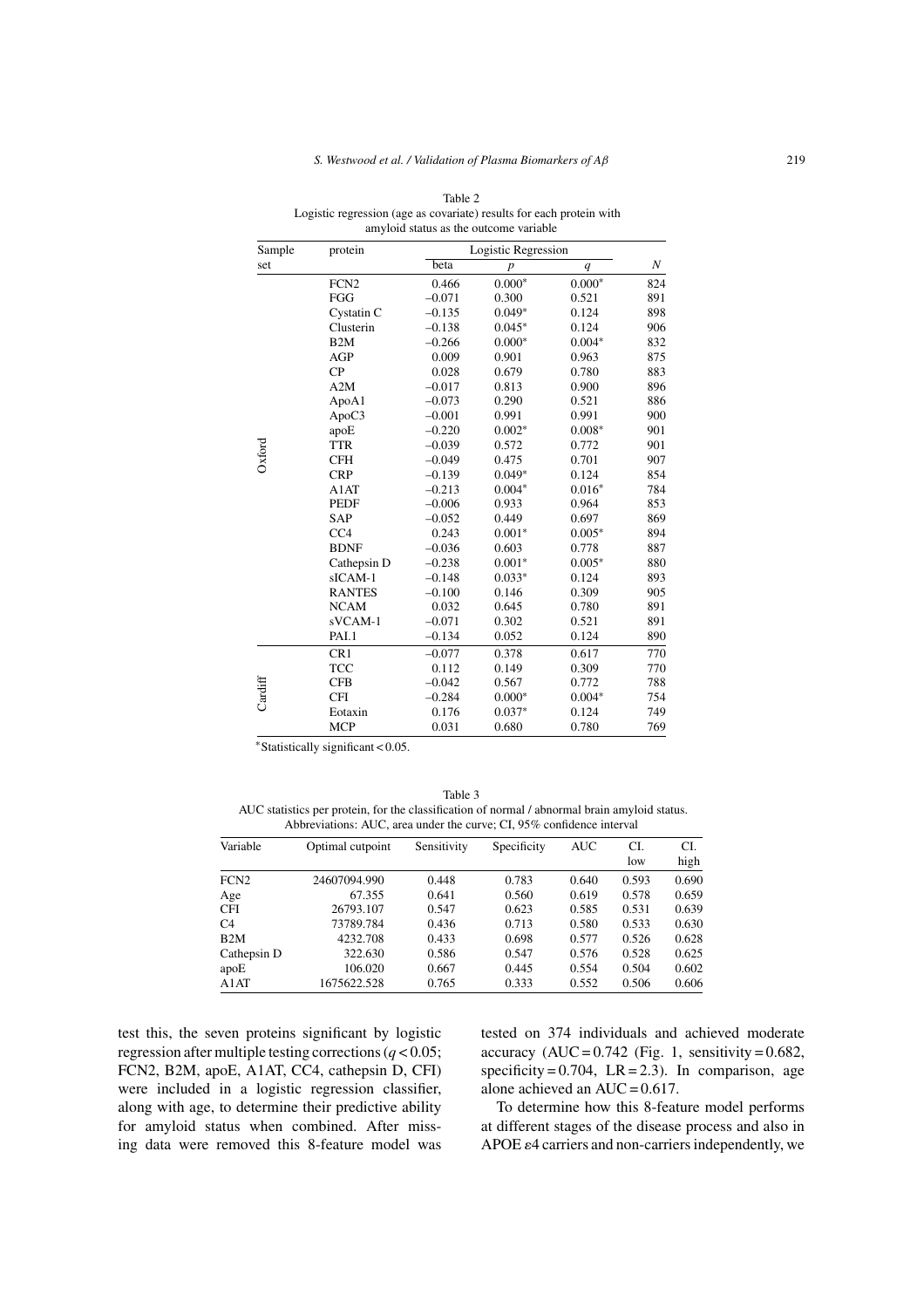

Fig. 1. ROC curve obtained for the 8-feature classifier for prediction of amyloid normal/abnormal status. The 8-features included were: FCN2, B2M, apoE, A1AT, CC4, cathepsin D, CFI, and age.

tested the classification ability of this model within each separate diagnostic group and APOE  $\varepsilon$ 4 carriers and non-carriers. Table 4 displays the performance of this model within each group. The performance within the AD-type dementia group could not be accurately determined since removal of subjects with missing data left only 5% of the AD-type dementia cases as amyloid negative.

# *Relationship of classifier proteins with continuous A*β *Z-score*

We next wanted to determine whether this proteinamyloid relationship remains consistent using the  $\overline{AB}$ Z-score (Table 5). All, except one protein (A1AT), were significantly related to  $\overrightarrow{AB}$  Z-score after testing for multiple testing corrections  $(q<0.05)$ . A1AT was tending towards significance  $(q = 0.061)$ .

*Relationship of classifier proteins with other markers of in vivo AD pathology or disease progression*

In order to determine whether the classifier proteins were specific to brain amyloid pathology or if they could also perform as a biomarker of the other key hallmark of AD, brain tau pathology, linear regression was used to assess the continuous relationship with both p-tau and t-tau Z-scores (Table 5). None of the proteins were significantly related to either measure after multiple testing correction. We then used a similar approach to examine their relationship to hippocampal volume and MMSE score, and used logistic regression to examine their predictive ability for MCI conversion to dementia (Table 5). FCN2 displayed a significant relationship with all three measures  $(q<0.05)$ . CFI was found to be significantly related to both baseline MMSE and MCI conversion to dementia  $(q<0.05)$ . A1AT was found to be significantly related to hippocampal volume only  $(a < 0.05)$ .

# **DISCUSSION**

We have previously used a pathology endophenotype approach to discover plasma proteomic biomarkers designed to be predictive of *in vivo* AD pathology and disease progression. The aim of the present study was to replicate these previously identified candidate biomarkers in a large multi-center pragmatic sample collection collated from multiple cohorts, as well as to identify a plasma proteomic panel that could classify individuals into high or low brain amyloid groups. Our results show that in around 1,000 samples from multiple studies across Europe, seven biomarkers replicate, and we confirm a panel of proteins that identify abnormal levels of *in vivo* amyloid pathology with a sensitivity of 0.682 and a specificity of 0.704. While we chose to maximize the

| Table 4                                                                                        |
|------------------------------------------------------------------------------------------------|
| ROC and AUC statistics for the 8-feature model for the classification of amyloid status within |
| each diagnostic group, and $APOE \varepsilon 4$ carriers and non-carriers                      |

|                                   | AUC   | Sensitivity | Specificity | LR   | N   |
|-----------------------------------|-------|-------------|-------------|------|-----|
| Whole cohort (AD, MCI, CTL)       | 0.742 | 0.682       | 0.704       | 2.30 | 374 |
| MCI                               | 0.743 | 0.658       | 0.785       | 3.06 | 193 |
| CTL                               | 0.768 | 0.682       | 0.776       | 3.04 | 142 |
| MCI and CTL combined              | 0.724 | 0.677       | 0.661       | 2.00 | 335 |
| $APOE \, \epsilon$ 4 non-carriers | 0.736 | 0.681       | 0.725       | 2.47 | 199 |
| APOE $\varepsilon$ 4 carriers     | 0.836 | 0.757       | 0.767       | 3.25 | 175 |

MCI, mild cognitive impairment; AD, Alzheimer's disease, *APOE*, apolipoprotein E; CTL, cognitively healthy control; AUC, area under the curve; LR, likelihood ratio.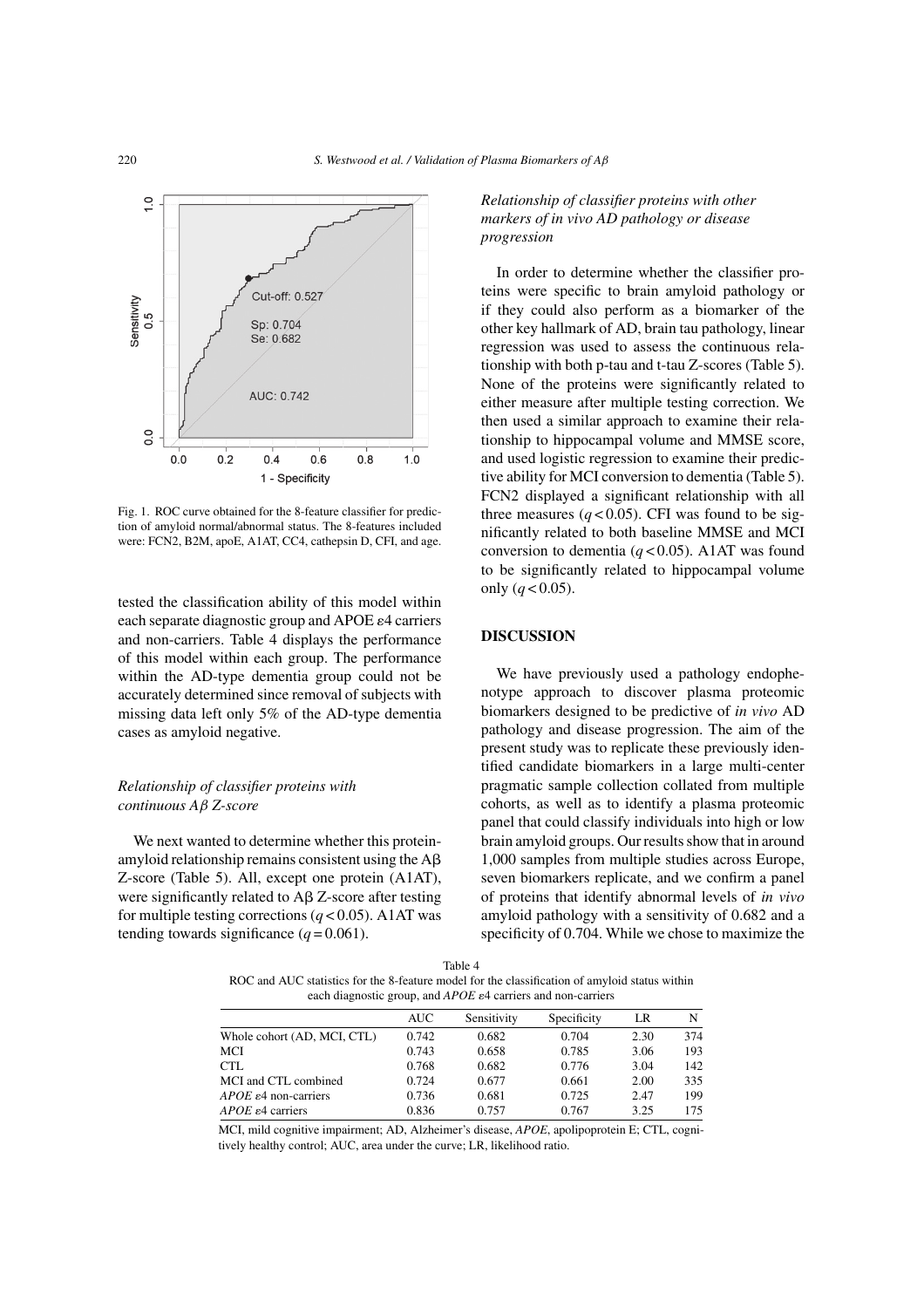| $0.000*$<br>$0.001*$<br>0.429<br>0.758<br>0.47<br>0.429<br>0.261<br>$\tilde{\phantom{a}}$<br>Linear regression<br>Hippocampal<br>$0.000^*$<br>$0.000*$<br>0.256<br>0.758<br>0.403<br>0.306<br>0.112<br>volume<br>52.396<br>$\frac{-14.6}{37.388}$<br>172.168<br>172.168<br>46.917<br>$-244.14$<br>∞<br>0.132<br>0.778<br>0.778<br>0.221<br>0.991<br>0.991<br>0.991<br>Linear regression<br>T-Tau Z-score<br>$0.019*$<br>0.063<br>0.776<br>0.445<br>0.991<br>0.444<br>0.924 | <b>MMSE</b><br>$0.001*$<br>$0.000*$<br>0.183<br>0.146<br>0.118<br>0.078<br>0.306<br>logistic regression (age as covariate) results for each protein with alternative outcome measures<br>0.442<br>$\begin{array}{c} 0.174 \\ -0.184 \\ 0.239 \end{array}$<br>$-0.88$<br>0.195<br>0.131<br>$\infty$ | $0.002*$<br>$0.000*$<br>0.214<br>0.306<br>0.204<br>181<br>$\tilde{q}$<br>Linear regression | Logistic regression<br>MCI conversion to<br>dementia<br>$0.000*$<br>$0.002*$<br>0.729<br>0.792<br>0.207<br>0.901<br>0.52<br>$\overline{a}$<br>$-0.932$<br>0.398<br>$0.039$<br>$-0.015$<br>$-0.096$<br>$0.153$<br>0.032<br>$\circ$ |
|----------------------------------------------------------------------------------------------------------------------------------------------------------------------------------------------------------------------------------------------------------------------------------------------------------------------------------------------------------------------------------------------------------------------------------------------------------------------------|----------------------------------------------------------------------------------------------------------------------------------------------------------------------------------------------------------------------------------------------------------------------------------------------------|--------------------------------------------------------------------------------------------|-----------------------------------------------------------------------------------------------------------------------------------------------------------------------------------------------------------------------------------|
|                                                                                                                                                                                                                                                                                                                                                                                                                                                                            |                                                                                                                                                                                                                                                                                                    |                                                                                            |                                                                                                                                                                                                                                   |
|                                                                                                                                                                                                                                                                                                                                                                                                                                                                            |                                                                                                                                                                                                                                                                                                    |                                                                                            |                                                                                                                                                                                                                                   |
|                                                                                                                                                                                                                                                                                                                                                                                                                                                                            |                                                                                                                                                                                                                                                                                                    |                                                                                            |                                                                                                                                                                                                                                   |

Table 5

Youden's index, which gave a balanced compromise between false negative and false positive results, similarly, any other operational point may also be suitable, depending on the clinical utility and priorities. Moreover, the model has predictive value in both APOE  $\varepsilon$ 4 carrier and non-carrier individuals generating a biological predictor that could be used to reduce the screen failure rate in clinical trials.

The final 7-protein biomarker panel consists of:  $\beta$ 2-microglobulin (B2M), cathepsin D (CTSD), ficolin-2 (FCN2), complement component 4 (C4), alpha-1 antitrypsin (A1AT), complement factor I (CFI), and apolipoprotein E (apoE). We did not find any significant improvement to AUC by introducing standardized quadratic terms for each of the significant variables. Specifically, our variables are: 'Age' and seven proteins: 'FCN2', 'B2M', 'ApoE', 'A1AT', 'CC4', CathepsinD', and 'CFI'. Using them as a linear combination, we achieved  $AUC = 0.742$  and the most significant ones (*p* < 0.001) were Age, FCN2, and B2M. Their quadratic terms were found to be both, small (effect size) and statistically insignificant. Although initial discovery-phase studies used an unbiased approach to identify proteins that have a relationship with AD and its pathology, it is noteworthy that the resulting biomarker candidates are also biologically relevant to the disease process. B2M shares structural characteristics with fibrillar  $\overline{AB}$  [37] and is one of a number of proteins that form amyloid deposits. Cathepsin D is increased in tangle bearing neurons [38], a process that might be induced by  $\overrightarrow{AB}$ [39]. Ficolin-2 and mannose-binding lectin (MBL) are both activators of the lectin complement pathway [40] and CSF MBL levels have been shown to be reduced in AD [41]. The complement proteins (C4 and CFI) are two members of a pathway repeatedly shown to be associated with AD through genetics and neuropathology as well as from biomarker studies [42]. A1AT is an acute phase chemoreactant that is metabolized by the serpin enzyme complex (SEC) and hence might compete with and affect the activity of another SEC ligand,  $\overline{AB}$  [43]. The relationship between the APOE  $\varepsilon$ 2/ $\varepsilon$ 3/ $\varepsilon$ 4 polymorphism and AD is well established and complementary to our finding here that apoE protein is clearly a marker of amyloid load.

Recently, Nakamura et al. (2018) published an important study demonstrating that AB fragments can be reliably detected in blood and perform as well as current CSF biomarkers for predicting brain amyloid [44]. This approach using immunoprecipitation combined with mass spectrometry (IP+MS),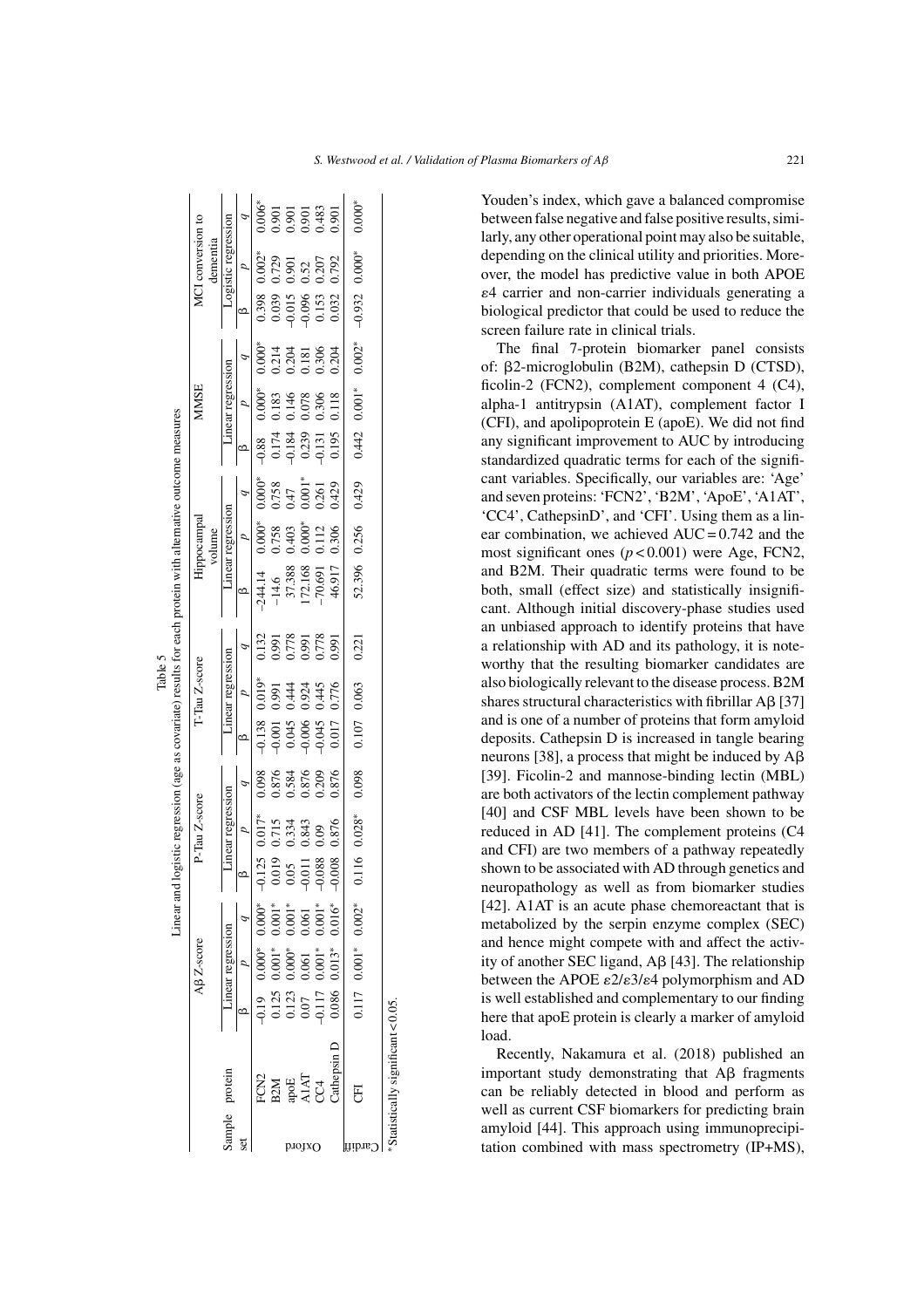was able to predict brain amyloid status with up to 90% accuracy. This finding builds upon other recent work by Ovod et al. (2017) who also used an IP+MS technique to identify blood  $\overrightarrow{AB}$  with high concordance to amyloid PET [45]. While these papers are important in demonstrating the value of blood  $\overrightarrow{AB}$ as a biomarker tool for brain pathology, replication in more studies with larger sample sizes is needed, and the proteomic technology employed will require refinement to enable implementation at scale. Nevertheless, these studies provide considerable further proof of concept for AD blood biomarkers. While the accuracy rates reported in our study are not as high as those reported when measuring blood  $\overrightarrow{AB}$  levels, we are still able to achieve a level of accuracy sufficient to make a substantial impact upon the cost efficiency of clinical trials while using immunocapture—a practical and low-cost assay technology already in very wide use in both clinical and research laboratories.

Given that sample collection and storage protocols differed across the 11 cohorts included in the EMIF-AD MBD study [17], this pragmatic meta-collection reflects the challenges faced by any putative biomarker in the real-world of multi-site, multi-national clinical studies, and even more so in clinical practice, where standardization of sample collection is sought but rarely achieved. Replication of any putative biomarker set in such a collection of samples has a higher prior probability of effective utility in practice than replication in a single cohort or single site study with a fully standardized sample collection procedure. Nonetheless, the limitations of this study are also acknowledged; this study was designed to determine whether candidate biomarkers replicate in their ability to predict amyloid, it was not designed to determine the real-world value of the biomarkers or the biomarker panel they form for clinical trial screening. Selecting half of the samples from people with high amyloid enables proof of concept but clearly random prediction will already identify 50% of those with amyloid correctly. Additionally, missing data (4–11% per protein as a result of variable sample volume and quality and occasional assay performance failure) meant that when combining multiple proteins together in a biomarker panel the overall sample size with complete data was significantly reduced. However, even in this reduced sample set with 50% prediction accuracy possible by chance, the likelihood ratio with our biomarker panel is 2.3 in the whole cohort and 3 for preclinical disease, suggesting approximately a 15% and 20% improvement in detection respectively [46]. With a typical amyloid positivity rate of 30% and a representative cost of \$3500 for an amyloid PET scan, recruiting 1,000 amyloid positive subjects would require 3,333 subjects at a total cost of \$11.7 million. Pre-screening can reduce this cost. Utilizing the optimal model sensitivity and specificity values (Table 4) and assuming an assay cost of \$150, the total cost of recruiting would be \$7.8 million and require pre-screening 4900 subjects. Going further, model sensitivities and specificities are based on cut-offs that can be optimized to be fit-for-purpose for a given application. For the present model, optimizing the cut-off for minimum total cost would yield a sensitivity of 34% and a specificity of 93% requiring pre-screening 9700 subjects with a total recruitment cost of \$6.6 million. When the positive prevalence is low and the cost of the truth assay is high relative to the pre-screen, such economic optimizations often favor specificity to reject a large portion of true negatives to save operating costs. Such economic trade-offs require a larger screening population and have a higher false negative rate. Screening in medical practice, however, favors higher sensitivity to optimize the yield of subjects for intervention. In short, low-cost pre-screening applications can save money and be tuned as needed for the application context.

To summarize, our overall goal is to facilitate clinical trials by contributing to rapid and effective selection of research participants most likely to have brain amyloid pathology and hence reducing screen failure rates, reducing cost and time of trial startup and reducing exposure of potential participants to PET imaging or CSF lumbar puncture. In order to do this, we have previously investigated, discovered, and replicated plasma protein biomarkers that could be implemented as a clinical trial entry criterion to triage potential participants for amyloid PET or CSF measures. In the current study, seven of these biomarkers are replicated in a large, multi-center cohort. These seven proteins form a biomarker panel that is the product of over a decade of research, is biologically relevant and measurable using practical immunocapture arrays, and could significantly reduce the cost incurred to clinical trials by screen failure because of absence of amyloid pathology.

### **ACKNOWLEDGMENTS**

This research was conducted as part of the EMIF-AD project which has received support from the Innovative Medicines Initiative Joint Undertaking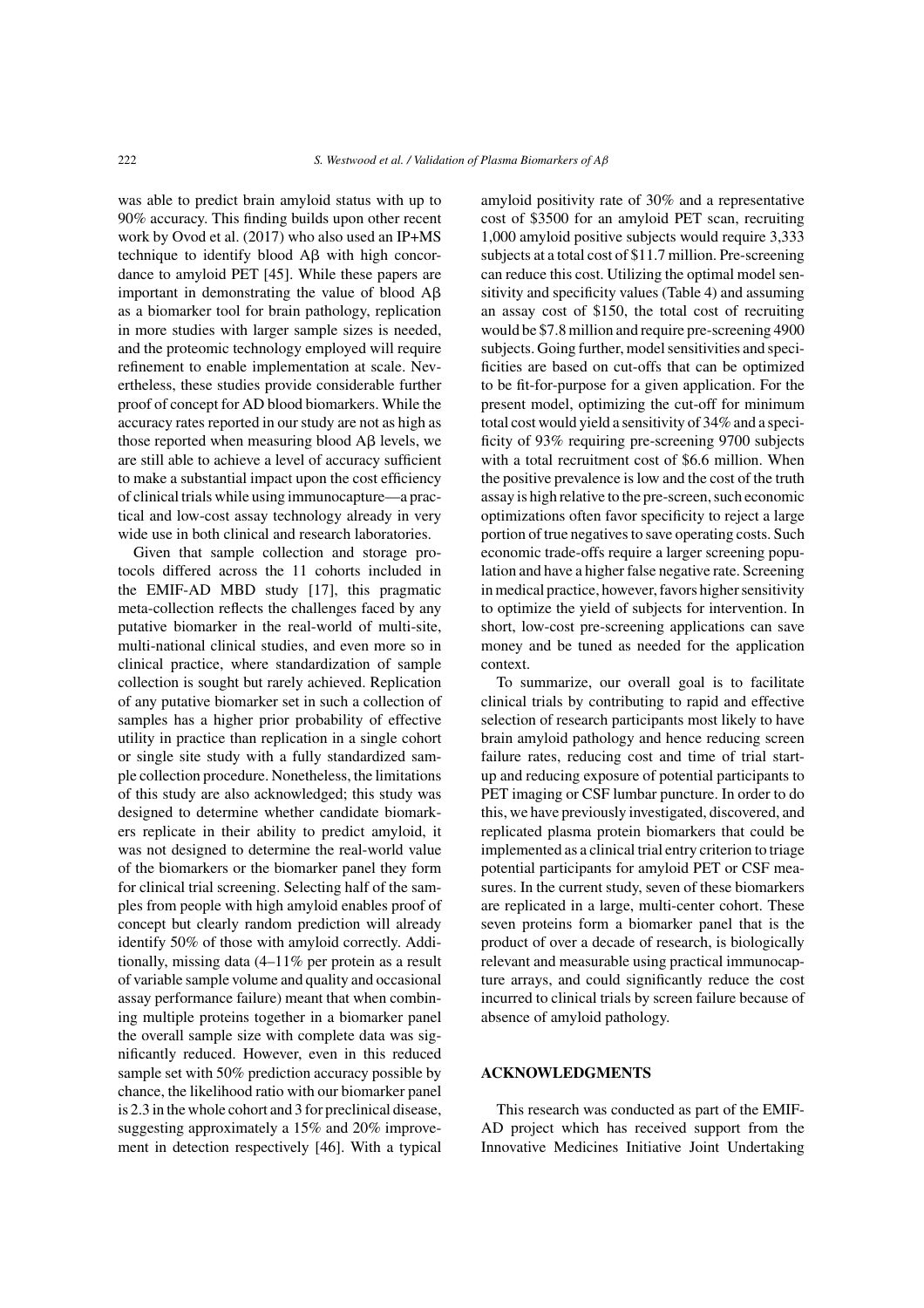under EMIF grant agreement n◦ [115372,](https://www.j-alz.com/manuscript-disclosures/19-0434r3) [resources](https://www.j-alz.com/manuscript-disclosures/19-0434r3) of which are composed of financial contribution from the European Union's Seventh Framework Programme (FP7/2007–2013) and EFPIA companies' in-kind contribution. ANH and SL were supported by a MRC Mental Health Data Pathfinder award to the University of Oxford, and by the NIHR Oxford Health Biomedical Research Centre (BRC). FB is supported by the NIHR UCLH biomedical research centre. The Lausanne study was funded by a grant from the Swiss National Research Foundation (SNF 320030 141179). Cardiff University acknowledge Wellcome Trust support (grant: 104025/Z/14/Z) as part of the research project entitled "Wellcome Trust Consortium for Neuroimmunology of Mood Disorders and Alzheimer's Disease". The views expressed are those of the authors and not necessarily those of the MRC, the NHS, the NIHR or the Department of Health.

Authors' disclosures available online (https:// www.j-alz.com/manuscript-disclosures/19-0434r3).

## **ETHICS STATEMENT**

Written informed consent w[as](https://dx.doi.org/10.3233/JAD-190434) [obtained](https://dx.doi.org/10.3233/JAD-190434) [from](https://dx.doi.org/10.3233/JAD-190434) [a](https://dx.doi.org/10.3233/JAD-190434)ll participants before inclusion in the study. The experiments were done in accordance with the Helsinki Declaration of 1975 and the medical ethics committee at each site approved the study (Supplementary Table 8).

## **DATA AVAILABILITY**

The datasets generated and analyzed during the current study are available via the EMIF-AD Catalogue via submitted research questions which have to be approved by the data-owners from each parent cohort.

## **SUPPLEMENTARY MATERIAL**

The supplementary material is available in the electronic version of this article: https://dx.doi.org/10. 3233/JAD-190434.

## **REFERENCES**

[1] Cummings J, Lee G, Ritter A, Zhong K (2018) Alzheimer's disease drug development pipeline: 2018. *Alzheimers Dement (N Y)* **4**, 195-214.

- [2] Cummings J, Lee G, Ritter A, Sabbagh M, Zhong K (2019) Alzheimer's disease drug development pipeline: 2019. *Alzheimers Dement (N Y)* **5**, 272-293.
- [3] JansenWJ, Ossenkoppele R, Knol DL, Tijms BM, Scheltens P, Verhey FR, Visser PJ, Aalten P, Aarsland D, Alcolea D, Alexander M, Almdahl IS, Arnold SE, Baldeiras I, Barthel H, van Berckel BN, Bibeau K, Blennow K, Brooks DJ, van Buchem MA, Camus V, Cavedo E, Chen K, Chetelat G, Cohen AD, Drzezga A, Engelborghs S, Fagan AM, Fladby T, Fleisher AS, van der Flier WM, Ford L, Forster S, Fortea J, Foskett N, Frederiksen KS, Freund-Levi Y, Frisoni GB, Froelich L, Gabryelewicz T, Gill KD, Gkatzima O, Gomez-Tortosa E, Gordon MF, Grimmer T, Hampel H, Hausner L, Hellwig S, Herukka SK, Hildebrandt H, Ishihara L, Ivanoiu A, Jagust WJ, Johannsen P, Kandimalla R, Kapaki E, Klimkowicz-Mrowiec A, Klunk WE, Kohler S, Koglin N, Kornhuber J, Kramberger MG, Van Laere K, Landau SM, Lee DY, de Leon M, Lisetti V, Lleo A, Madsen K, Maier W, Marcusson J, Mattsson N, de Mendonca A, Meulenbroek O, Meyer PT, Mintun MA, Mok V, Molinuevo JL, Mollergard HM, Morris JC, Mroczko B, Van der Mussele S, Na DL, Newberg A, Nordberg A, Nordlund A, Novak GP, Paraskevas GP, Parnetti L, Perera G, Peters O, Popp J, Prabhakar S, Rabinovici GD, Ramakers IH, Rami L, Resende de Oliveira C, Rinne JO, Rodrigue KM, Rodriguez-Rodriguez E, Roe CM, Rot U, Rowe CC, Ruther E, Sabri O, Sanchez-Juan P, Santana I, Sarazin M, Schroder J, Schutte C, Seo SW, Soetewey F, Soininen H, Spiru L, Struyfs H, Teunissen CE, Tsolaki M, Vandenberghe R, Verbeek MM, Villemagne VL, [Vos](https://dx.doi.org/10.3233/JAD-190434) [SJ,](https://dx.doi.org/10.3233/JAD-190434) [van](https://dx.doi.org/10.3233/JAD-190434) [Waalwijk](https://dx.doi.org/10.3233/JAD-190434) [va](https://dx.doi.org/10.3233/JAD-190434)n Doorn LJ, Waldemar G, Wallin A, Wallin AK, Wiltfang J, Wolk DA, Zboch M, Zetterberg H (2015) Prevalence of cerebral amyloid pathology in persons without dementia: A meta-analysis. *JAMA* **313**, 1924-1938.
- [4] Hye A, Lynham S, Thambisetty M, Causevic M, Campbell J, Byers HL, Hooper C, Rijsdijk F, Tabrizi SJ, Banner S, Shaw CE, Foy C, Poppe M, Archer N, Hamilton G, Powell J, Brown RG, Sham P, Ward M, Lovestone S (2006) Proteomebased plasma biomarkers for Alzheimer's disease. *Brain* **129**, 3042-3050.
- [5] Humpel C (2011) Identifying and validating biomarkers for Alzheimer's disease. *Trends Biotechnol* **29**, 26-32.
- [6] Henriksen K, O'Bryant SE, Hampel H, Trojanowski JQ, Montine TJ, Jeromin A, Blennow K, Lonneborg A, Wyss-Coray T, Soares H, Bazenet C, Sjogren M, Hu W, Lovestone S, Karsdal MA, Weiner MW (2014) The future of bloodbased biomarkers for Alzheimer's disease. *Alzheimers Dement* **10**, 115-131.
- [7] O'Bryant SE, Gupta V, Henriksen K, Edwards M, Jeromin A, Lista S, Bazenet C, Soares H, Lovestone S, Hampel H, Montine T, Blennow K, Foroud T, Carrillo M, Graff-Radford N, Laske C, Breteler M, Shaw L, Trojanowski JQ, Schupf N, Rissman RA, Fagan AM, Oberoi P, Umek R, Weiner MW, Grammas P, Posner H, Martins R (2015) Guidelines for the standardization of preanalytic variables for blood-based biomarker studies in Alzheimer's disease research. *Alzheimers Dement* **11**, 549-560.
- [8] Thambisetty M, Simmons A, Velayudhan L, Hye A, Campbell J, Zhang Y, Wahlund LO, Westman E, Kinsey A, Guntert A, Proitsi P, Powell J, Causevic M, Killick R, Lunnon K, Lynham S, Broadstock M, Choudhry F, Howlett DR, Williams RJ, Sharp SI, Mitchelmore C, Tunnard C, Leung R, Foy C, O'Brien D, Breen G, Furney SJ, Ward M, Kloszewska I, Mecocci P, Soininen H, Tsolaki M, Vellas B,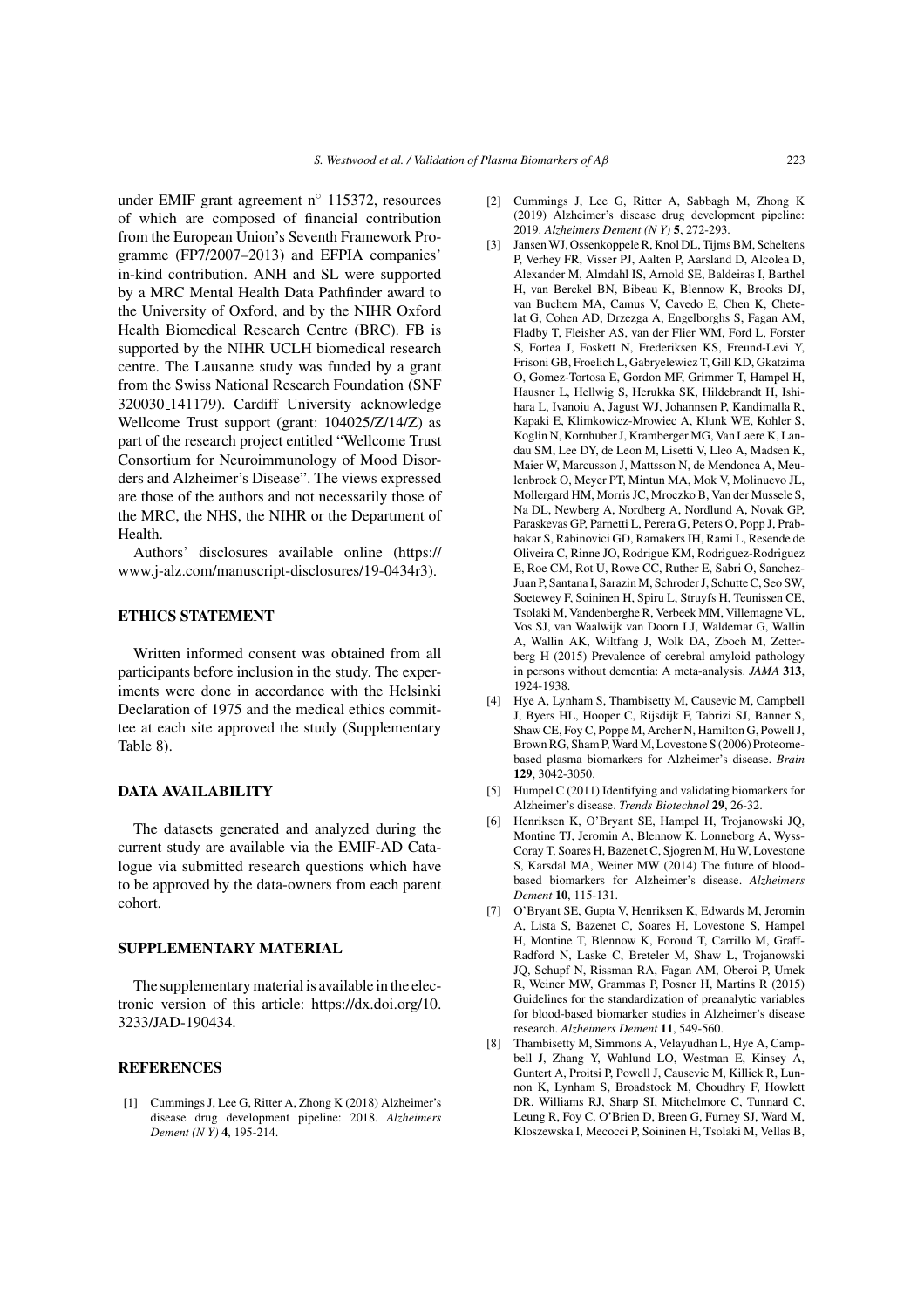Hodges A, Murphy DG, Parkins S, Richardson JC, Resnick SM, Ferrucci L, Wong DF, Zhou Y, Muehlboeck S, Evans A, Francis PT, Spenger C, Lovestone S (2010) Association of plasma clusterin concentration with severity, pathology, and progression in Alzheimer disease. *Arch Gen Psychiatry* **67**, 739-748.

- [9] Kiddle SJ, Thambisetty M, Simmons A, Riddoch-Contreras J, Hye A, Westman E, Pike I, Ward M, Johnston C, Lupton MK, Lunnon K, Soininen H, Kloszewska I, Tsolaki M, Vellas B, Mecocci P, Lovestone S, Newhouse S, Dobson R, Alzheimers Disease Neuroimaging Initiative (2012) Plasma based markers of [11C] PiB-PET brain amyloid burden. *PLoS One* **7**, e44260.
- [10] Hye A, Riddoch-Contreras J, Baird AL, Ashton NJ, Bazenet C, Leung R, Westman E, Simmons A, Dobson R, Sattlecker M, Lupton M, Lunnon K, Keohane A, Ward M, Pike I, Zucht HD, Pepin D, Zheng W, Tunnicliffe A, Richardson J, Gauthier S, Soininen H, Kloszewska I, Mecocci P, Tsolaki M, Vellas B, Lovestone S (2014) Plasma proteins predict conversion to dementia from prodromal disease. *Alzheimers Dement* **10**, 799-807.e792.
- [11] Sattlecker M, Kiddle SJ, Newhouse S, Proitsi P, Nelson S, Williams S, Johnston C, Killick R, Simmons A, Westman E, Hodges A, Soininen H, Kloszewska I, Mecocci P, Tsolaki M, Vellas B, Lovestone S, AddNeuroMed Consortium, Dobson RJ (2014) Alzheimer's disease biomarker discovery using SOMAscan multiplexed protein technology. *Alzheimers Dement* **10**, 724-734.
- [12] Ashton NJ, Kiddle SJ, Graf J, Ward M, Baird AL, Hye A, Westwood S, Wong KV, Dobson RJ, Rabinovici GD, Miller BL, Rosen HJ, Torres A, Zhang Z, Thurfjell L, Covin A, Hehir CT, Baker D, Bazenet C, Lovestone S, AIBL Research Group (2015) Blood protein predictors of brain amyloid for enrichment in clinical trials? *Alzheimers Dement (Amst)* **1**, 48-60.
- [13] Voyle N, Baker D, Burnham SC, Covin A, Zhang Z, Sangurdekar DP, Tan Hehir CA, Bazenet C, Lovestone S, Kiddle S, Dobson RJ, AIBL research group (2015) Blood protein markers of neocortical amyloid-beta burden: A candidate study using SOMAscan technology. *J Alzheimers Dis* **46**, 947-961.
- [14] Westwood S, Leoni E, Hye A, Lynham S, Khondoker MR, Ashton NJ, Kiddle SJ, Baird AL, Sainz-Fuertes R, Leung R, Graf J, Hehir CT, Baker D, Cereda C, Bazenet C, Ward M, ThambisettyM, Lovestone S (2016) Blood-based biomarker candidates of cerebral amyloid using PiB PET in nondemented elderly. *J Alzheimers Dis* **52**, 561-572.
- [15] Westwood S, Baird AL, Hye A, Ashton NJ, Nevado-Holgado AJ, Anand SN, Liu B, Newby D, Bazenet C, Kiddle SJ, Ward M, Newton B, Desai K, Tan Hehir C, Zanette M, Galimberti D, Parnetti L, Lleo A, Baker S, Narayan VA, van der Flier WM, Scheltens P, Teunissen CE, Visser PJ, Lovestone S (2018) Plasma protein biomarkers for the prediction of CSF amyloid and tau and [(18)F]-Flutemetamol PET scan result. *Front Aging Neurosci* **10**, 409.
- [16] Morgan AR, Touchard S, Leckey C, O'Hagan C, Nevado-Holgado AJ, Barkhof F, Bertram L, Blin O, Bos I, Dobricic V, Engelborghs S, Frisoni G, Frolich L, Gabel S, Johannsen P, Kettunen P, Kloszewska I, Legido-Quigley C, Lleo A, Martinez-Lage P, Mecocci P, Meersmans K, Molinuevo JL, Peyratout G, Popp J, Richardson J, Sala I, Scheltens P, Streffer J, Soininen H, Tainta-CuezvaM, Teunissen C, TsolakiM, Vandenberghe R, Visser PJ, Vos S, Wahlund LO, Wallin A, Westwood S, Zetterberg H, Lovestone S, Morgan BP (2019)

Inflammatory biomarkers in Alzheimer's disease plasma. *Alzheimers Dement* **15**, 776-787.

- [17] Bos I, Vos S, Vandenberghe R, Scheltens P, Engelborghs S, Frisoni G, Molinuevo JL, Wallin A, Lleo A, Popp J, Martinez-Lage P, Baird A, Dobson R, Legido-Quigley C, Sleegers K, Van Broeckhoven C, Bertram L, Ten Kate M, Barkhof F, Zetterberg H, Lovestone S, Streffer J, Visser PJ (2018) The EMIF-AD Multimodal Biomarker Discovery study: Design, methods and cohort characteristics. *Alzheimers Res Ther* **10**, 64.
- [18] Visser PJ, Verhey FRJ, Boada M, Bullock R, De Deyn PP, Frisoni GB, Frolich L, Hampel H, Jolles J, Jones R, Minthon L, Nobili F, Rikkert MO, Ousset PJ, Rigaud AS, Scheltens P, Soininen H, Spiru L, Touchon J, Tsolaki M, Vellas B, Wahlund LO, Wilcock G, Winblad B (2008) Development of screening guidelines and clinical criteria for predementia Alzheimer's disease. *Neuroepidemiology* **30**, 254-265.
- [19] Reijs BLR, Ramakers IHGB, Elias-Sonnenschein L, Teunissen CE, Koel-Simmelink M, Tsolaki M, Wahlund LO, Waldemar G, Hausner L, Johannsen P, Vanderstichele H, Verhey F, Devanand DP, Visser PJ (2017) Relation of odor identification with Alzheimer's disease markers in cerebrospinal fluid and cognition. *J Alzheimers Dis* **60**, 1025-1034.
- [20] Galluzzi S, Marizzoni M, Babiloni C, Albani D, Antelmi L, Bagnoli C, Bartres-Faz D, Cordone S, Didic M, Farotti L, Fiedler U, Forloni G, Girtler N, Hensch T, Jovicich J, Leeuwis A, Marra C, Molinuevo JL, Nobili F, Pariente J, Parnetti L, Payoux P, Del Percio C, Ranjeva JP, Rolandi E, Rossini PM, Schonknecht P, Soricelli A, Tsolaki M, Visser PJ, Wiltfang J, Richardson JC, Bordet R, Blin O, Frisoni GB, PharmaCog Consortium (2016) Clinical and biomarker profiling of prodromal Alzheimer's disease in workpackage 5 of the Innovative Medicines Initiative PharmaCog project: A 'European ADNI study'. *J Intern Med* **279**, 576-591.
- [21] van der Flier WM, Pijnenburg YAL, Prins N, Lemstra AW, Bouwman FH, Teunissen CE, van Berckel BNM, Stam CJ, Barkhof F, Visser PJ, van Egmond E, Scheltens P (2014) Optimizing patient care and research: The Amsterdam Dementia Cohort. *J Alzheimers Dis* **41**, 313-327.
- [22] Somers C, Struyfs H, Goossens J, Niemantsverdriet E, Luyckx J, De Roeck N, De Roeck E, De Vil B, Cras P, Martin JJ, De Deyn PP, Bjerke M, Engelborghs S (2016) A decade of cerebrospinal fluid biomarkers for Alzheimer's disease in Belgium. *J Alzheimers Dis* **54**, 383-395.
- [23] Estanga A, Ecay-Torres M, Ibanez A, Izagirre A, Villanua J, Garcia-Sebastian M, Gaspar MTI, Otaegui-Arrazola A, Iriondo A, Clerigue M, Martinez-Lage P (2017) Beneficial effect of bilingualism on Alzheimer's disease CSF biomarkers and cognition. *Neurobiol Aging* **50**, 144-151.
- [24] Wallin A, Nordlund A, Jonsson M, Blennow K, Zetterberg H, Ohrfelt A, Stalhammar J, Eckerstrom M, Carlsson M, Olsson E, Gothlin M, Svensson J, Rolstad S, Eckerstrom C, Bjerke M (2016) Alzheimer's diseasesubcortical vascular disease spectrum in a hospital-based setting: Overview of results from the Gothenburg MCI and dementia studies. *J Cereb Blood Flow Metab* **36**, 95-113.
- [25] Fortea J, Sala-Llonch R, Bartres-Faz D, Bosch B, Llado A, Bargallo N, Molinuevo JL, Sanchez-Valle R (2010) Increased cortical thickness and caudate volume precede atrophy in PSEN1 mutation carriers. *J Alzheimers Dis* **22**, 909-922.
- [26] Tautvydaite D, Kukreja D, Antonietti JP, Henry H, von Gunten A, Popp J (2017) Interaction between personality traits